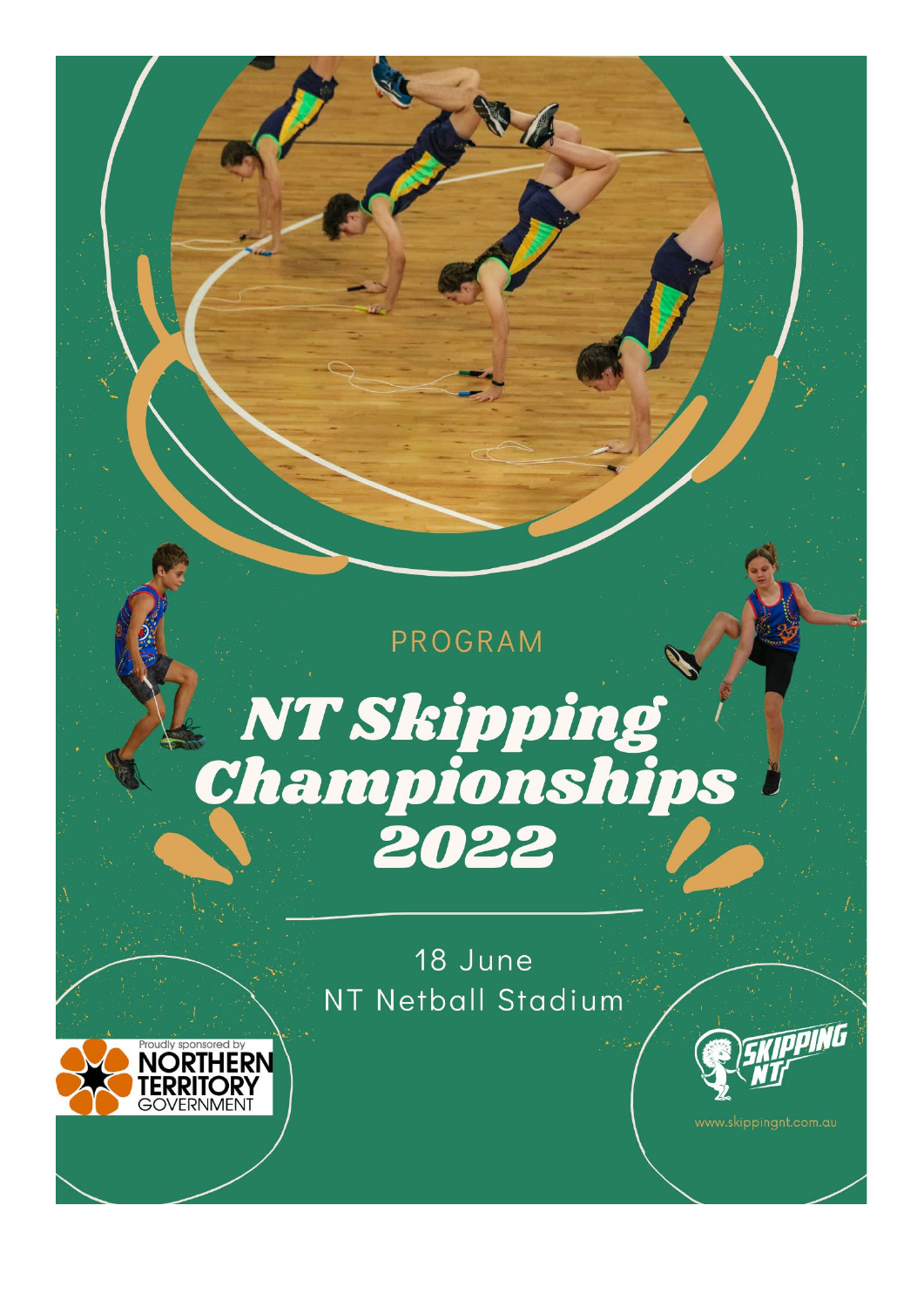## **PROGRAM OVERVIEW**

### **Saturday 18 June**



#### **Times are approximate and skippers must be prepared to skip half an hour before or after the designated time**

| 8.45am                | <b>DOORS OPEN</b>                                                                    |                                                                                        |  |
|-----------------------|--------------------------------------------------------------------------------------|----------------------------------------------------------------------------------------|--|
| $8.45$ am - $9.15$ am | <b>EVENT REGISTRATION</b>                                                            |                                                                                        |  |
| $9.15$ am - 9.30am    | <b>COACHES, JUDGES AND OFFICIALS BRIEFING</b>                                        | Coffee available from Luvacuppa, at the front of                                       |  |
|                       | • 9.15am Coaches                                                                     | the stadium.                                                                           |  |
|                       | 9.20am Speed Judges                                                                  |                                                                                        |  |
|                       | 9.25am Routine Judges                                                                |                                                                                        |  |
| $9.30$ am – $9.45$ am | <b>TEAM PHOTOS</b>                                                                   |                                                                                        |  |
| $9.45$ am - 10.00am   | <b>WELCOME, INTRODUCING TEAMS and GROUP PHOTO</b>                                    |                                                                                        |  |
| $10.00am - 10.15am$   | <b>WARM UP</b>                                                                       |                                                                                        |  |
| 10.15am               | <b>ALL ATHLETES TO MARSHALLING AREA</b>                                              |                                                                                        |  |
| 10.20am               | <b>Session 1-2</b>                                                                   |                                                                                        |  |
|                       | <b>30 Second Speed Sprint</b>                                                        |                                                                                        |  |
|                       | $30+$<br>$\bullet$                                                                   |                                                                                        |  |
|                       | $\bullet$ 9&U, 10, 11, 12, 13-14, 15-18                                              |                                                                                        |  |
| 10.35am               | <b>EXPLAINATION OF SPEED SKIPPING EVENTS - HEAD COACH TEAM AUSTRALIA</b>             |                                                                                        |  |
| 10.40am               | <b>Sessions 3</b>                                                                    |                                                                                        |  |
|                       | <b>3 Minute Speed Endurance</b>                                                      |                                                                                        |  |
|                       | $• 30+$                                                                              |                                                                                        |  |
| 10.50am               | <b>Sessions 4</b>                                                                    |                                                                                        |  |
|                       | 1 Minute Speed Endurance                                                             |                                                                                        |  |
|                       | $-98U, 10$                                                                           |                                                                                        |  |
| 10.55am               | <b>Session 5</b>                                                                     |                                                                                        |  |
|                       | <b>3 Minute Speed Endurance</b>                                                      |                                                                                        |  |
|                       | $\bullet$ 11, 12, 13-14, 15-18                                                       |                                                                                        |  |
| 11.15am               | <b>MORNING TEA</b>                                                                   |                                                                                        |  |
|                       |                                                                                      | <b>COMPLIMENTARY FOR ALL ATHLETES, OFFICALS AND SUPPORTERS, THANKS TO OUR SPONSORS</b> |  |
| 11.40pm               | <b>Session 6</b>                                                                     |                                                                                        |  |
|                       | Double Under 2 x 30 second                                                           |                                                                                        |  |
|                       | $\bullet$ 12&U, 13-17, 30+                                                           |                                                                                        |  |
| 11.50am               | <b>Session 7-8</b>                                                                   |                                                                                        |  |
|                       | <b>Triple Unders</b>                                                                 |                                                                                        |  |
|                       | 1 Minute, 11-12, 14-15<br>$\bullet$                                                  |                                                                                        |  |
|                       | Consecutive, 16+<br>$\bullet$                                                        |                                                                                        |  |
| 12.00pm               | <b>DISPLAY AND WORKSHOP BY LUKE BOON</b>                                             |                                                                                        |  |
|                       | All skippers encouraged to participate.                                              |                                                                                        |  |
| 12.40pm               | <b>Session 9</b>                                                                     |                                                                                        |  |
|                       | <b>Team Show</b>                                                                     |                                                                                        |  |
| 12.45pm               | <b>LUNCH</b>                                                                         |                                                                                        |  |
|                       | <b>Session 10</b>                                                                    | COMPLIMENTARY FOR ALL ATHLETES, OFFICALS AND SUPPORTERS, THANKS TO OUR SPONSORS        |  |
| 1.15pm                |                                                                                      |                                                                                        |  |
|                       | Double Dutch Speed 4 x 30 seconds<br>Short break to set-up for freestyle competition |                                                                                        |  |
| 1.20pm                | <b>EXPLAINATION OF FREESTYLE SKIPPING EVENTS - HEAD COACH TEAM AUSTRALIA</b>         |                                                                                        |  |
| 1.25pm                |                                                                                      |                                                                                        |  |
| 1.30pm                | <b>Session 11</b><br><b>Individual Freestyle Routines</b>                            |                                                                                        |  |
|                       | 9&U, 10, 11-12, 13-14, 15-18                                                         |                                                                                        |  |
| 2.55pm                | <b>Session 12</b>                                                                    |                                                                                        |  |
|                       | <b>Single Rope Team Freestyle</b>                                                    |                                                                                        |  |
| 3.00pm                | <b>MEDAL PRESENTATION</b>                                                            |                                                                                        |  |
| 3.30pm                | <b>CLOSE</b>                                                                         |                                                                                        |  |
|                       |                                                                                      |                                                                                        |  |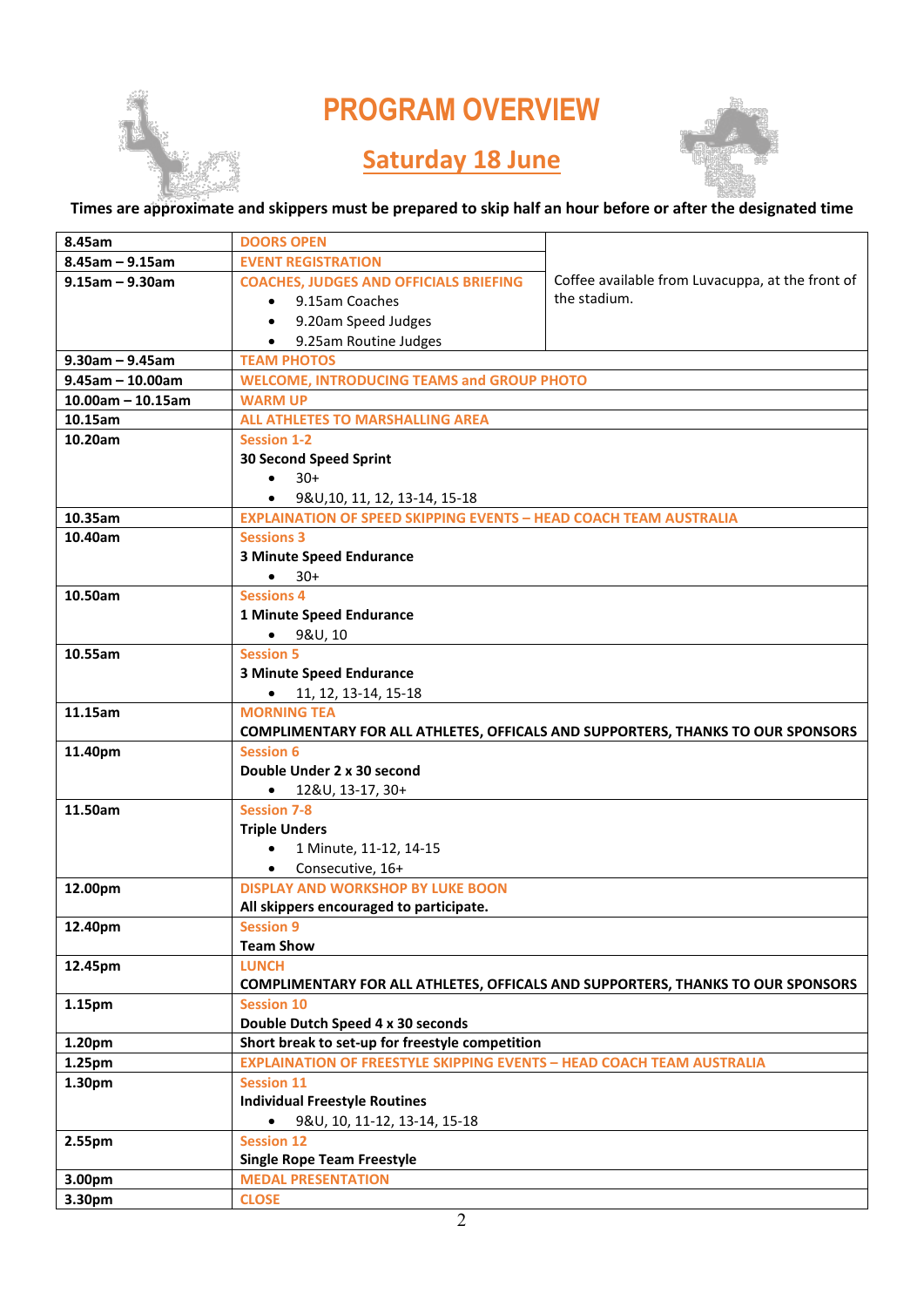## **Participating Clubs**

**Pumper Jumpers, Darwin Rosebery Turtle Turners Sunday Skippers**

## **Officials**

**MC Tracey Bradley Tournament Director Claire George**

**Judges Taryn Hodgson, Luke Boon, Emma Rowe, Eliza Pridham, Mary Chalmers, Natalie Ker, Valerie Smith, Simon George, Tamsin Groves, Zia McLeod, Tiffany Mann, Sammy George, Abbey George, Sam Ping-Nam, Claire George, Roma Lewis Scoring Simon George, Valerie Smith, Imogen Smith, Claire George, Mary Chalmers First Aid Officer Sam Ping-Nam Photography David Bradley Videography Josh Rule Music Dreammedia**

## **Skipping NT and Event Organising Committee**

**President Claire George Secretary <b>Tracey Bradley Treasurer Shane Smith Public Officer Stacey Hodges**

**Vice President Michelle Bowler** 



## **Sponsors**











## **Understanding the Program**

Ages are determined based on the athlete's age as of December 31 in the year of the competition.

All events are 'open gender' with males and females both able to participate.

Individual events and 2 x 30 double unders will be judged with medals awarded to  $1<sup>st</sup>$ ,  $2<sup>nd</sup>$  and  $3<sup>rd</sup>$  places.

All other pair, team and group events are display/demonstration events.

The MC will announce when skippers should move to the 'marshalling area' to be ready for their events. Athletes should take note of the sessions they are participating in, so they ready when called for marshalling. Coaches will help skippers to find the station or floor in which they will compete. It is important skippers compete in the correct station as this is linked to the scoring system.

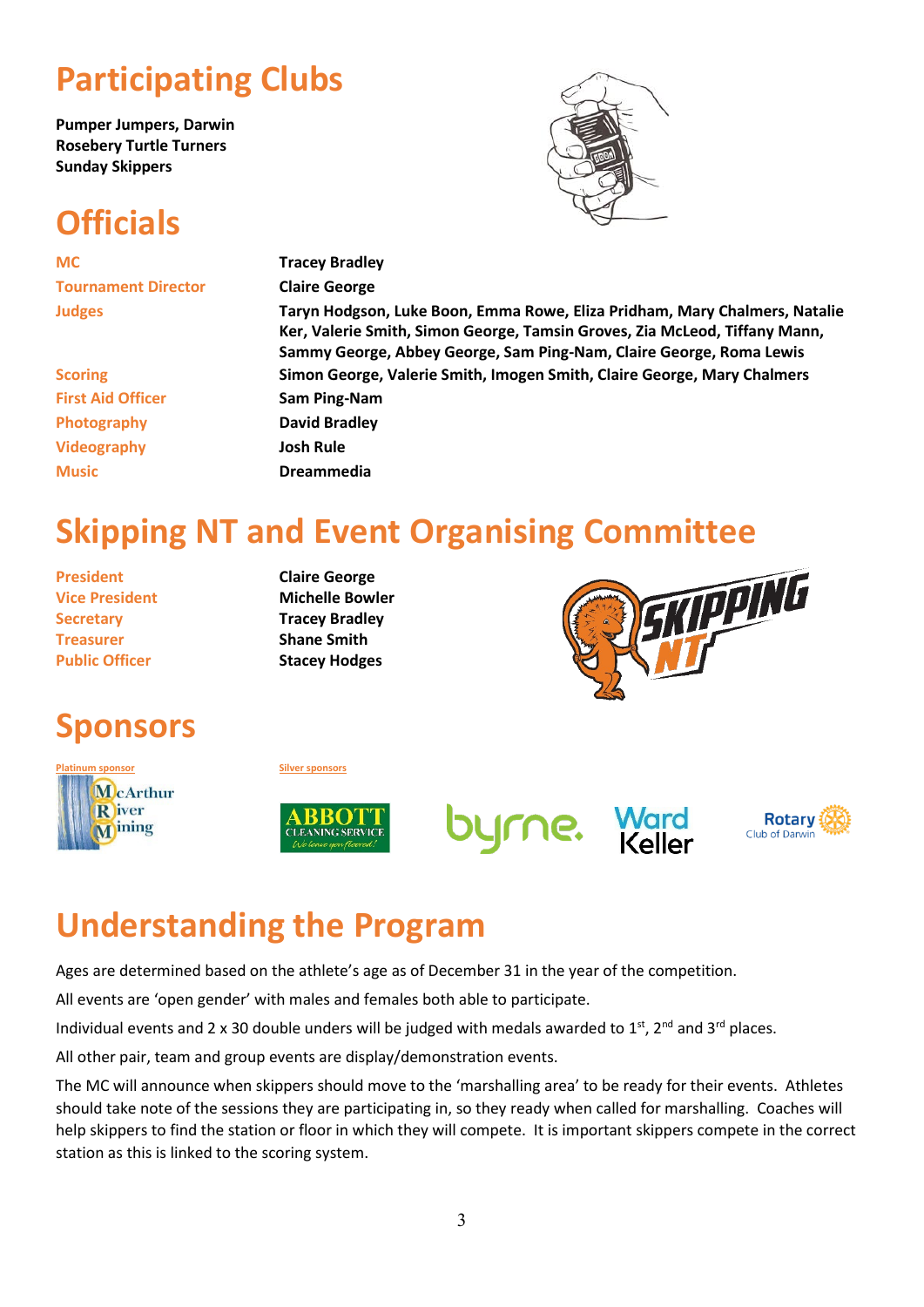#### **Session 1 - 30 Second Speed**

• 30+

|                              |      | <b>STATION 1</b>                                                                       | <b>STATION 2</b>                                                                         | <b>STATION 3</b>                                                                           | <b>STATION 4</b>                                                                        |
|------------------------------|------|----------------------------------------------------------------------------------------|------------------------------------------------------------------------------------------|--------------------------------------------------------------------------------------------|-----------------------------------------------------------------------------------------|
| <b>Head Judge</b>            |      | <b>Taryn Hodgson</b>                                                                   | Luke Boon                                                                                | <b>Sammy George</b>                                                                        | Eliza Pridham                                                                           |
| <b>Abbey George</b><br>Judge |      |                                                                                        | <b>Tamsin Groves</b>                                                                     | Zia McLeod                                                                                 | <b>Roma Lewis</b>                                                                       |
|                              | Heat | <b>Station 1</b>                                                                       | <b>Station 2</b>                                                                         | <b>Station 3</b>                                                                           | <b>Station 4</b>                                                                        |
|                              | 1    | #34 SRSS<br>2022 NT Skipping<br>Championships X 30+<br>Sunday Skippers<br>Simon George | #40 SRSS<br>2022 NT Skipping<br>Championships X 30+<br>Sunday Skippers<br>Tiffany Mann   | #33 SRSS<br>2022 NT Skipping<br>Championships X 30+<br>Pumper Jumpers, Darwin<br>Emma Rowe |                                                                                         |
|                              | 2    | #39 SRSS<br>2022 NT Skipping<br>Championships X 30+<br>Sunday Skippers<br>Natalie Ker  | #38 SRSS<br>2022 NT Skipping<br>Championships X 30+<br>Sunday Skippers<br>Samantha Ping- | #35 SRSS<br>2022 NT Skipping<br>Championships X 30+<br>Sunday Skippers<br>Claire George    | #36 SRSS<br>2022 NT Skipping<br>Championships X 30+<br>Sunday Skippers<br>Valerie Smith |

#### **Session 2 – 30 Second Speed**

• 9&U, 10, 11, 12, 13-14, 15-18

|                   | <b>STATION 1</b>                                                                                           | <b>STATION 2</b>                                                                                                   | <b>STATION 3</b>                                                                                                       | <b>STATION 4</b>                                                                                         | <b>STATION 5</b>                                                                                                   |
|-------------------|------------------------------------------------------------------------------------------------------------|--------------------------------------------------------------------------------------------------------------------|------------------------------------------------------------------------------------------------------------------------|----------------------------------------------------------------------------------------------------------|--------------------------------------------------------------------------------------------------------------------|
| <b>Head Judge</b> | <b>Taryn Hodgson</b>                                                                                       | Luke Boon                                                                                                          | <b>Simon George</b>                                                                                                    | <b>Eliza Pridham</b>                                                                                     | <b>Emma Rowe</b>                                                                                                   |
| Judge             | <b>Claire George</b>                                                                                       | <b>Mary Chalmers</b>                                                                                               | <b>Zia McLeod</b>                                                                                                      | <b>Nat Ker</b>                                                                                           | <b>Sam Ping Nam</b>                                                                                                |
| Heat              | <b>Station 1</b>                                                                                           | <b>Station 2</b>                                                                                                   | <b>Station 3</b>                                                                                                       | <b>Station 4</b>                                                                                         | <b>Station 5</b>                                                                                                   |
| 100               | #1 SRSS<br>2022 NT Skipping<br>Championships X9<br>and under<br>Rosebery Turtle<br>Turners<br>Miah Clarke  | #2 SRSS<br>2022 NT Skipping<br>Championships X9<br>and under<br>Rosebery Turtle<br><b>Turners</b><br>Avalee Laundy | #3 SRSS<br>2022 NT Skipping<br>Championships X9<br>and under<br>Rosebery Turtle<br><b>Turners</b><br>Taylor Klarenbeek | #11 SRSS<br>2022 NT Skipping<br>Championships X 10<br>(S)<br>Rosebery Turtle<br>Turners<br>Lily May      | #5 SRSS<br>2022 NT Skipping<br>Championships X 10<br>(S)<br>Rosebery Turtle<br>Turners<br>Clivia Clifton           |
| 101               | #7 SRSS<br>2022 NT Skipping<br>Championships X 10<br>(S)<br>Rosebery Turtle<br>Turners<br>Elyssa Alexander | #6 SRSS<br>2022 NT Skipping<br>Championships X 10<br>(S)<br>Rosebery Turtle<br><b>Turners</b><br>Takeisha Belbin   | #10 SRSS<br>2022 NT Skipping<br>Championships X 10<br>(S)<br>Rosebery Turtle<br>Turners<br>Chai Waqa                   | #8 SRSS<br>2022 NT Skipping<br>Championships X 10<br>(S)<br>Rosebery Turtle<br>Turners<br>Caleb Munckton | #9 SRSS<br>2022 NT Skipping<br>Championships X 10<br>(S)<br>Rosebery Turtle<br><b>Turners</b><br>2 Zoe Moir        |
| 102               | #4 SRSS<br>2022 NT Skipping<br>Championships X 10<br>(S)<br>Pumper Jumpers,<br>Darwin<br>Thomas Brooks     | #15 SRSS<br>2022 NT Skipping<br>Championships X 11<br>(S)<br>Rosebery Turtle<br>Turners<br><b>A</b> Taboka Dube    | #12 SRSS<br>2022 NT Skipping<br>Championships X 11<br>(S)<br>Pumper Jumpers,<br>Darwin<br>Halden Lewis                 | #13 SRSS<br>2022 NT Skipping<br>Championships X 11<br>(S)<br>Pumper Jumpers,<br>Darwin<br>Timothy Groves | #14 SRSS<br>2022 NT Skipping<br>Championships X 11<br>(S)<br>Rosebery Turtle<br><b>Turners</b><br>S Isabeau Laundy |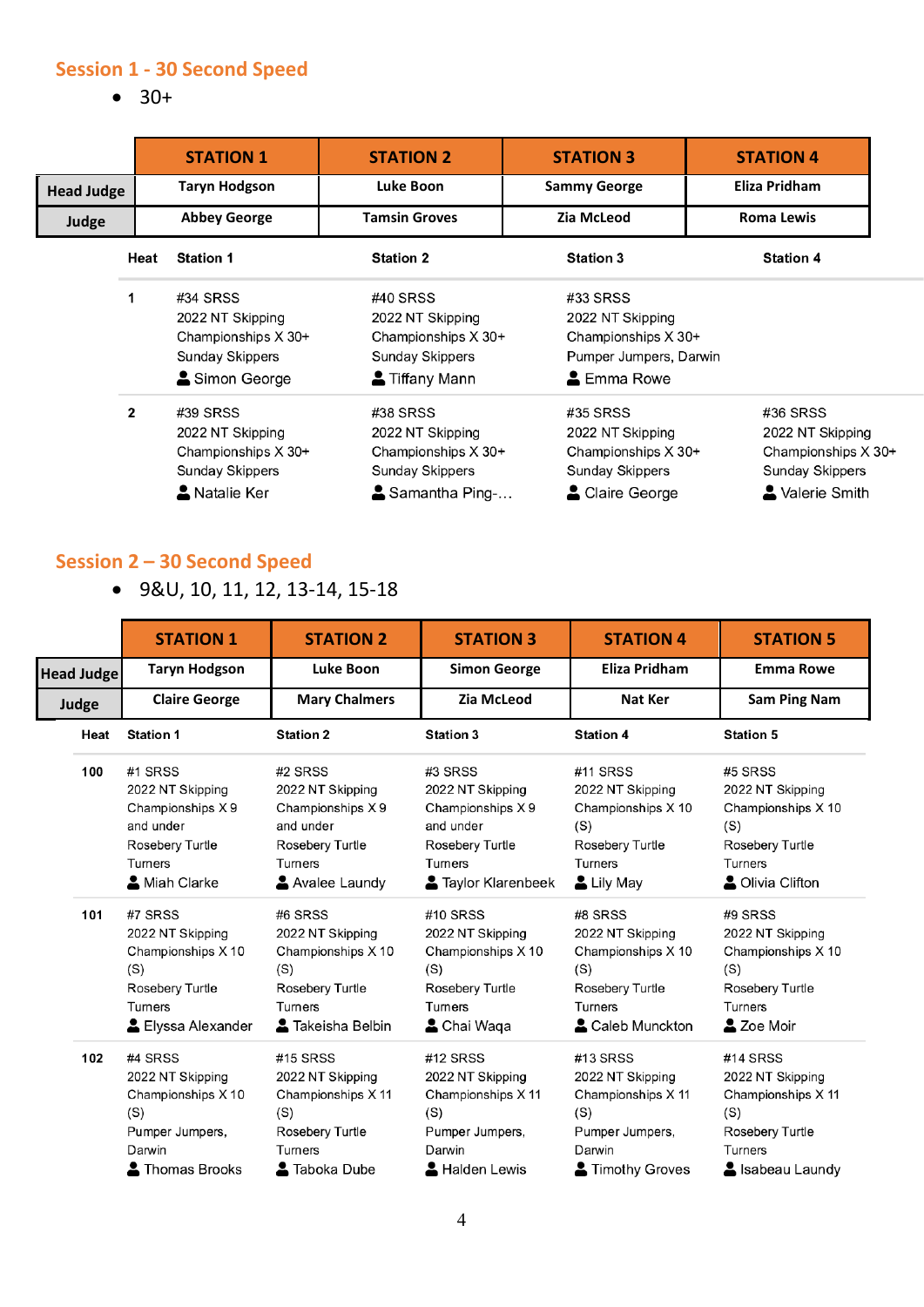Continues on next page…

| Heat | <b>Station 1</b>                                                                                            | <b>Station 2</b>                                                                                           | <b>Station 3</b>                                                                                         | <b>Station 4</b>                                                                                                    | <b>Station 5</b>                                                                                                |
|------|-------------------------------------------------------------------------------------------------------------|------------------------------------------------------------------------------------------------------------|----------------------------------------------------------------------------------------------------------|---------------------------------------------------------------------------------------------------------------------|-----------------------------------------------------------------------------------------------------------------|
| 103  | #16 SRSS<br>2022 NT Skipping<br>Championships X 11<br>(S)<br>Rosebery Turtle<br>Turners<br>Imogen Alexander | #19 SRSS<br>2022 NT Skipping<br>Championships X 12<br>(S)<br>Pumper Jumpers,<br>Darwin<br>& Emme Pollard   | #18 SRSS<br>2022 NT Skipping<br>Championships X 12<br>(S)<br>Pumper Jumpers,<br>Darwin<br>Sophie Tole    | #17 SRSS<br>2022 NT Skipping<br>Championships X 12<br>(S)<br>Pumper Jumpers,<br>Darwin<br><b>&amp; Brylie Blair</b> | #23 SRSS<br>2022 NT Skipping<br>Championships X 12<br>(S)<br>Rosebery Turtle<br><b>Turners</b><br>& Evie Hodges |
| 104  | #21 SRSS<br>2022 NT Skipping<br>Championships X 12<br>(S)<br>Pumper Jumpers,<br>Darwin<br>Addie Ortis       | #20 SRSS<br>2022 NT Skipping<br>Championships X 12<br>(S)<br>Pumper Jumpers,<br>Darwin<br>Ryan Jong        | #22 SRSS<br>2022 NT Skipping<br>Championships X 12<br>(S)<br>Rosebery Turtle<br>Turners<br>Karly Savill  | #27 SRSS<br>2022 NT Skipping<br>Championships X 13-<br>14 (S)<br>Pumper Jumpers,<br>Darwin<br>Roma Lewis            | #24 SRSS<br>2022 NT Skipping<br>Championships X 13-<br>14 (S)<br>Pumper Jumpers,<br>Darwin<br>Madison Bowler    |
| 105  | #26 SRSS<br>2022 NT Skipping<br>Championships X 13-<br>14(S)<br>Pumper Jumpers,<br>Darwin<br>Elaine Smith   | #25 SRSS<br>2022 NT Skipping<br>Championships X 13-<br>14(S)<br>Pumper Jumpers,<br>Darwin<br>Tamsin Groves | #29 SRSS<br>2022 NT Skipping<br>Championships X 15-<br>28<br>Pumper Jumpers,<br>Darwin<br>Abbey George   | #31 SRSS<br>2022 NT Skipping<br>Championships X 15-<br>28<br>Pumper Jumpers,<br>Darwin<br>Ruby Joswig               |                                                                                                                 |
| 106  | #28 SRSS<br>2022 NT Skipping<br>Championships X 15-<br>28<br>Pumper Jumpers,<br>Darwin<br>Samuel George     | #30 SRSS<br>2022 NT Skipping<br>Championships X 15-<br>28<br>Pumper Jumpers,<br>Darwin<br>Jazmin Lord      | #32 SRSS<br>2022 NT Skipping<br>Championships X 15-<br>28<br><b>Sunday Skippers</b><br><b>A</b> Rory Ker |                                                                                                                     |                                                                                                                 |

#### *Taryn Hodgson to provide overview of speed skipping events, while 30+ athletes warm up*

#### **Session 3 – 3 Minute Speed**

• 30+

|                   |      | <b>STATION 1</b>                                                                               | <b>STATION 2</b>                                                                           | <b>STATION 3</b>                                                                        | <b>STATION 4</b>                                                                               |
|-------------------|------|------------------------------------------------------------------------------------------------|--------------------------------------------------------------------------------------------|-----------------------------------------------------------------------------------------|------------------------------------------------------------------------------------------------|
| <b>Head Judge</b> |      | <b>Taryn Hodgson</b>                                                                           | Luke Boon                                                                                  | <b>Sammy George</b>                                                                     | Eliza Pridham                                                                                  |
| Judge             |      | <b>Abbey George</b>                                                                            | <b>Tamsin Groves</b>                                                                       | Zia McLeod                                                                              | Roma Lewis                                                                                     |
|                   | Heat | <b>Station 1</b>                                                                               | <b>Station 2</b>                                                                           | <b>Station 3</b>                                                                        | <b>Station 4</b>                                                                               |
|                   | 200  | #72 SRSE<br>2022 NT Skipping<br>Championships X 30+<br><b>Sunday Skippers</b><br>A Natalie Ker | #70 SRSE<br>2022 NT Skipping<br>Championships X 30+<br>Pumper Jumpers, Darwin<br>Emma Rowe | #74 SRSE<br>2022 NT Skipping<br>Championships X 30+<br>Sunday Skippers<br>Valerie Smith |                                                                                                |
|                   | 201  | #76 SRSE<br>2022 NT Skipping<br>Championships X 30+<br>Sunday Skippers<br>Samantha Ping-       | #77 SRSE<br>2022 NT Skipping<br>Championships X 30+<br>Sunday Skippers<br>Tiffany Mann     | #71 SRSE<br>2022 NT Skipping<br>Championships X 30+<br>Sunday Skippers<br>Simon George  | #73 SRSE<br>2022 NT Skipping<br>Championships X 30+<br><b>Sunday Skippers</b><br>Claire George |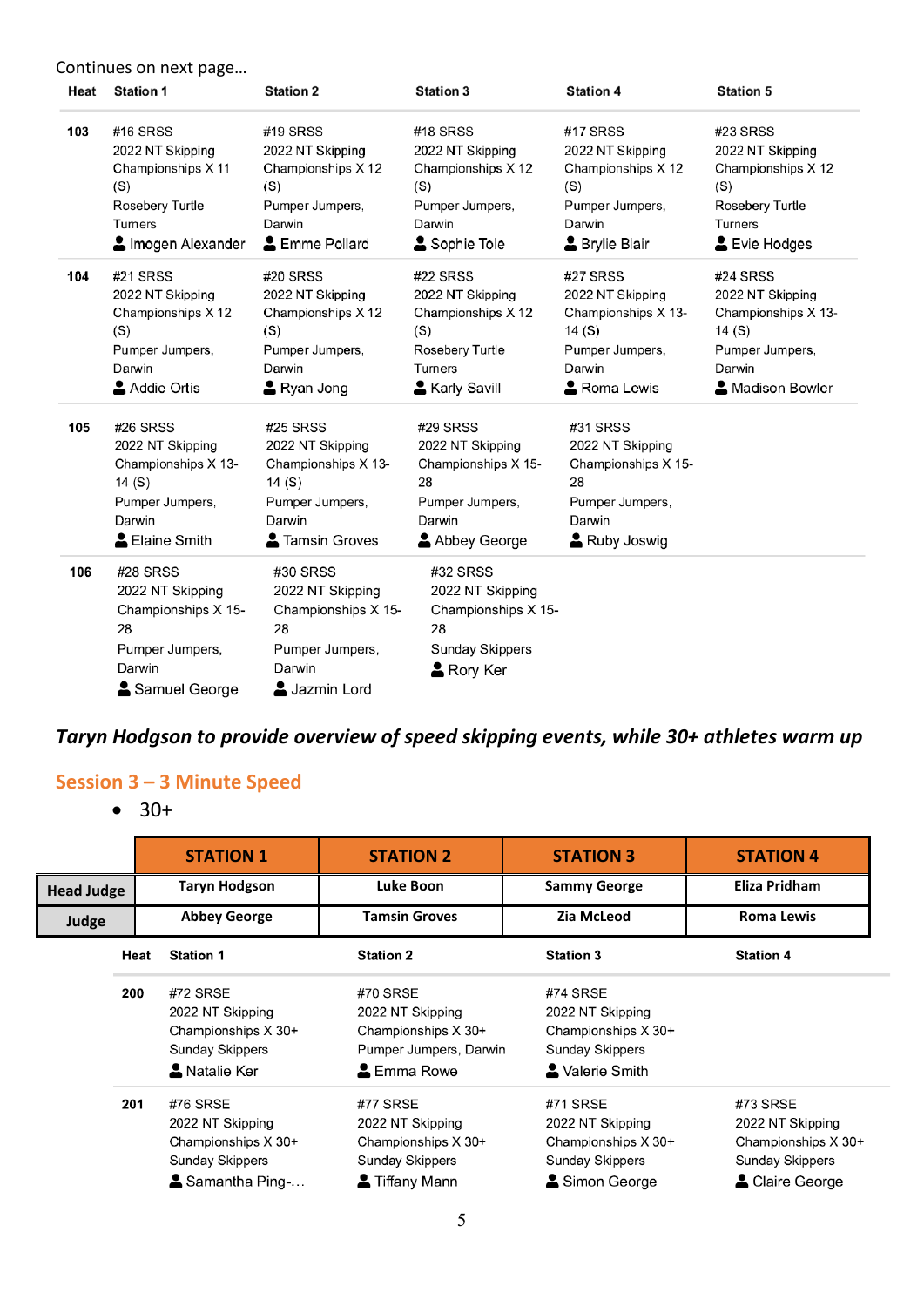#### **Session 4 – 1 Minute Speed**

• 9&U, 10

|                   | <b>STATION 1</b>                                                                                                   | <b>STATION 2</b>                                                                                            | <b>STATION 3</b>                                                                                                   | <b>STATION 4</b>                                                                                                 | <b>STATION 5</b>                                                                                             |  |
|-------------------|--------------------------------------------------------------------------------------------------------------------|-------------------------------------------------------------------------------------------------------------|--------------------------------------------------------------------------------------------------------------------|------------------------------------------------------------------------------------------------------------------|--------------------------------------------------------------------------------------------------------------|--|
| <b>Head Judge</b> | <b>Taryn Hodgson</b>                                                                                               | Luke Boon                                                                                                   | <b>Simon George</b>                                                                                                | Eliza Pridham                                                                                                    | <b>Emma Rowe</b>                                                                                             |  |
| Judge             | <b>Valerie Smith</b>                                                                                               | <b>Mary Chalmers</b>                                                                                        | Zia McLeod                                                                                                         | <b>Nat Ker</b>                                                                                                   | Sam Ping Nam                                                                                                 |  |
| Heat              | <b>Station 1</b>                                                                                                   | <b>Station 2</b>                                                                                            | <b>Station 3</b>                                                                                                   | <b>Station 4</b>                                                                                                 | <b>Station 5</b>                                                                                             |  |
| 300               | #42 SRSE<br>2022 NT Skipping<br>Championships X 9<br>and under<br>Rosebery Turtle<br>Turners<br>Staylor Klarenbeek | #41 SRSE<br>2022 NT Skipping<br>Championships X 9<br>and under<br>Rosebery Turtle<br>Turners<br>Miah Clarke | #45 SRSE<br>2022 NT Skipping<br>Championships X 10<br>(S)<br>Rosebery Turtle<br><b>Turners</b><br>Takeisha Belbin  | #43 SRSE<br>2022 NT Skipping<br>Championships X 10<br>(S)<br>Pumper Jumpers,<br>Darwin<br>Thomas Brooks          | #50 SRSE<br>2022 NT Skipping<br>Championships X 10<br>(S)<br>Rosebery Turtle<br><b>Turners</b><br>Lily May   |  |
| 301               | #47 SRSE<br>2022 NT Skipping<br>Championships X 10<br>(S)<br>Rosebery Turtle<br>Turners<br>Caleb Munckton          | #49 SRSE<br>2022 NT Skipping<br>Championships X 10<br>(S)<br>Rosebery Turtle<br>Turners<br>Chai Waqa        | #46 SRSE<br>2022 NT Skipping<br>Championships X 10<br>(S)<br>Rosebery Turtle<br><b>Turners</b><br>Elyssa Alexander | #44 SRSE<br>2022 NT Skipping<br>Championships X 10<br>(S)<br>Rosebery Turtle<br><b>Turners</b><br>Olivia Clifton | #48 SRSE<br>2022 NT Skipping<br>Championships X 10<br>(S)<br>Rosebery Turtle<br><b>Turners</b><br>2 Zoe Moir |  |

#### **Session 5 – 3 Minute Speed**

• 11, 12, 13-14, 15-18

|            | <b>STATION 1</b>                                                                                       | <b>STATION 2</b>                                                                                       | <b>STATION 3</b>                                                                                                                                                                                                        | <b>STATION 4</b>                                                                                      | <b>STATION 5</b>                                                                                            |  |
|------------|--------------------------------------------------------------------------------------------------------|--------------------------------------------------------------------------------------------------------|-------------------------------------------------------------------------------------------------------------------------------------------------------------------------------------------------------------------------|-------------------------------------------------------------------------------------------------------|-------------------------------------------------------------------------------------------------------------|--|
| Head Judge | <b>Taryn Hodgson</b>                                                                                   | Luke Boon                                                                                              | <b>Simon George</b>                                                                                                                                                                                                     | Eliza Pridham                                                                                         | <b>Emma Rowe</b>                                                                                            |  |
| Judge      | <b>Valerie Smith</b>                                                                                   | <b>Mary Chalmers</b>                                                                                   | <b>Zia McLeod</b>                                                                                                                                                                                                       | Nat Ker                                                                                               | Sam Ping Nam                                                                                                |  |
| Heat       | Station 1                                                                                              | <b>Station 2</b>                                                                                       | <b>Station 3</b>                                                                                                                                                                                                        | <b>Station 4</b>                                                                                      | <b>Station 5</b>                                                                                            |  |
| 400        | #54 SRSE<br>2022 NT Skipping<br>Championships X 11<br>(S)<br>Rosebery Turtle<br>Turners<br>Taboka Dube | #51 SRSE<br>2022 NT Skipping<br>Championships X 11<br>(S)<br>Pumper Jumpers,<br>Darwin<br>Halden Lewis | #52 SRSE<br>#55 SRSE<br>2022 NT Skipping<br>2022 NT Skipping<br>Championships X 11<br>Championships X 11<br>(S)<br>(S)<br>Rosebery Turtle<br>Pumper Jumpers,<br>Turners<br>Darwin<br>Timothy Groves<br>Imogen Alexander |                                                                                                       | #53 SRSE<br>2022 NT Skipping<br>Championships X 11<br>(S)<br>Rosebery Turtle<br>Turners<br>S Isabeau Laundy |  |
| 401        | #56 SRSE<br>2022 NT Skipping<br>Championships X 12<br>(S)<br>Pumper Jumpers,<br>Darwin<br>Brylie Blair | #60 SRSE<br>2022 NT Skipping<br>Championships X 12<br>(S)<br>Rosebery Turtle<br>Turners<br>Evie Hodges | #57 SRSE<br>2022 NT Skipping<br>Championships X 12<br>(S)<br>Pumper Jumpers,<br>Darwin<br>Ryan Jong                                                                                                                     | #58 SRSE<br>2022 NT Skipping<br>Championships X 12<br>(S)<br>Pumper Jumpers,<br>Darwin<br>Addie Ortis | #59 SRSE<br>2022 NT Skipping<br>Championships X 12<br>(S)<br>Rosebery Turtle<br>Turners<br>Karly Savill     |  |

Continues on next page…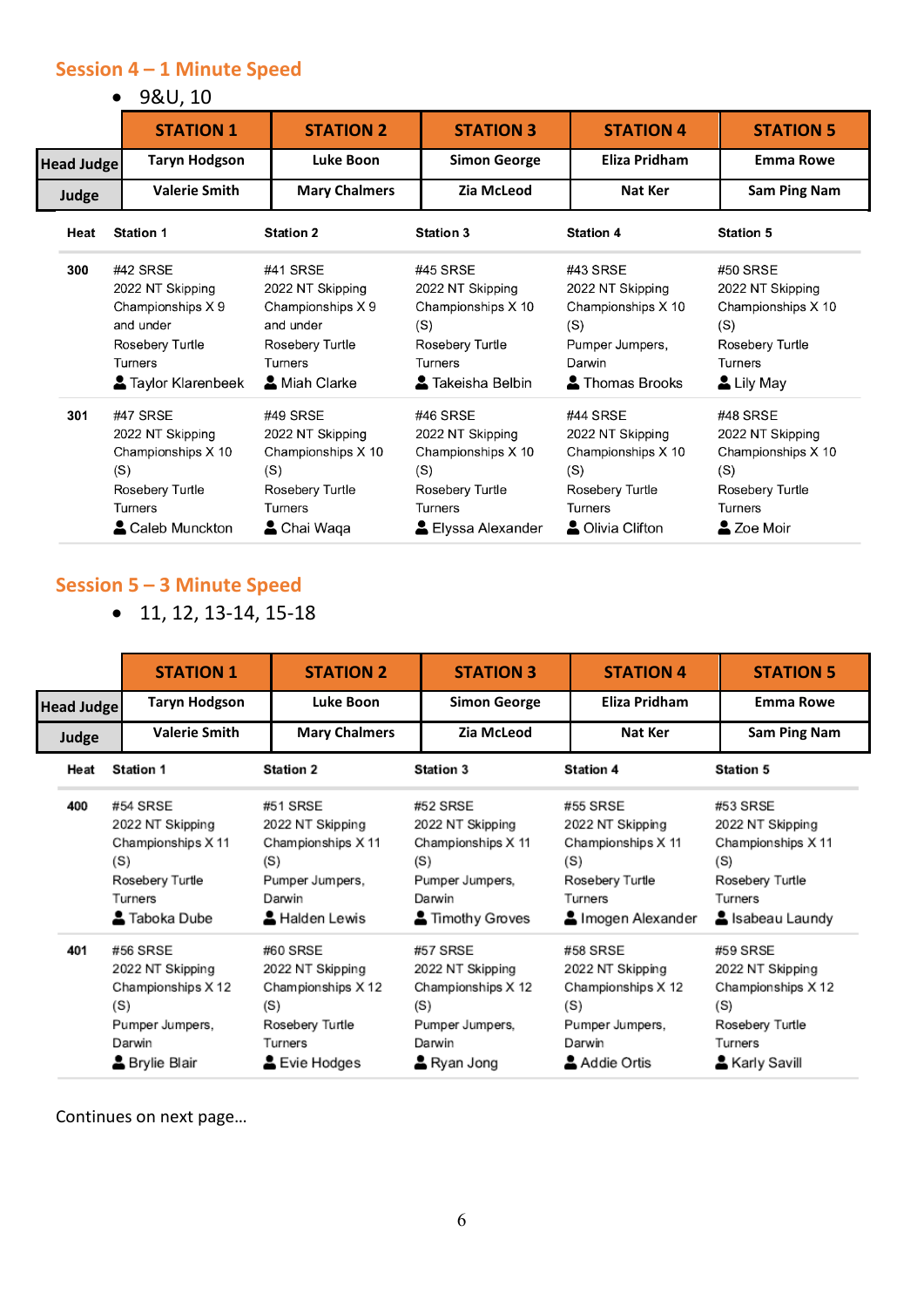| Heat | <b>Station 1</b>    | <b>Station 2</b>       | <b>Station 3</b>    | <b>Station 4</b>    | <b>Station 5</b>    |
|------|---------------------|------------------------|---------------------|---------------------|---------------------|
| 402  | #64 SRSE            | #62 SRSE               | #63 SRSE            | #61 SRSE            | #66 SRSE            |
|      | 2022 NT Skipping    | 2022 NT Skipping       | 2022 NT Skipping    | 2022 NT Skipping    | 2022 NT Skipping    |
|      | Championships X 13- | Championships X 13-    | Championships X 13- | Championships X 13- | Championships X 15- |
|      | 14 (S)              | 14 (S)                 | 14 (S)              | 14 (S)              | 28                  |
|      | Pumper Jumpers,     | Pumper Jumpers,        | Pumper Jumpers,     | Pumper Jumpers,     | Pumper Jumpers,     |
|      | Darwin              | Darwin                 | Darwin              | Darwin              | Darwin              |
|      | & Roma Lewis        | <b>2</b> Tamsin Groves | Laine Smith         | ▲ Madison Bowler    | Abbey George        |
| 403  | #67 SRSE            | #69 SRSE               | #68 SRSE            | #65 SRSE            |                     |
|      | 2022 NT Skipping    | 2022 NT Skipping       | 2022 NT Skipping    | 2022 NT Skipping    |                     |
|      | Championships X 15- | Championships X 15-    | Championships X 15- | Championships X 15- |                     |
|      | 28                  | 28                     | 28                  | 28                  |                     |
|      | Pumper Jumpers,     | Sunday Skippers        | Pumper Jumpers,     | Pumper Jumpers,     |                     |
|      | Darwin              | & Rory Ker             | Darwin              | Darwin              |                     |
|      | Jazmin Lord         |                        | Ruby Joswig         | Samuel George       |                     |

#### **MORNING TEA BREAK**

#### *Morning tea is available, free-of-charge, to all athletes, officials and supporters in the courtyard.*

#### **Session 6 – Double Unders 2 x 30 seconds**

• 12&U, 13-16, 30+

|                   |                                                                                                                               |                  | <b>STATION 1</b>                                                                           | <b>STATION 2</b>                                                                                                         | <b>STATION 3</b>                                                                                                      |
|-------------------|-------------------------------------------------------------------------------------------------------------------------------|------------------|--------------------------------------------------------------------------------------------|--------------------------------------------------------------------------------------------------------------------------|-----------------------------------------------------------------------------------------------------------------------|
| <b>Head Judge</b> |                                                                                                                               |                  | <b>Taryn Hodgson</b>                                                                       | Sam Ping-Nam                                                                                                             | Eliza Pridham                                                                                                         |
| Judge             |                                                                                                                               |                  | <b>Zia McLeod</b>                                                                          | <b>Mary Chalmers</b>                                                                                                     | <b>Emma Rowe</b>                                                                                                      |
|                   | Heat                                                                                                                          | <b>Station 1</b> |                                                                                            | <b>Station 2</b>                                                                                                         | <b>Station 3</b>                                                                                                      |
|                   | 500<br>#123 SRDR<br>2022 NT Skipping Championships X 13-<br>17 $(S)$<br>Pumper Jumpers, Darwin<br>Roma Lewis<br>Tamsin Groves |                  |                                                                                            | #81 SRDR<br>2022 NT Skipping Championships X<br>U12<br>Pumper Jumpers, Darwin<br>Ryan Jong<br><b>&amp; Brylie Blair</b>  | #80 SRDR<br>2022 NT Skipping Championships X<br>U12<br>Pumper Jumpers, Darwin<br>Halden Lewis<br>Timothy Groves       |
|                   | 501                                                                                                                           | #78 SRDR<br>U12  | 2022 NT Skipping Championships X<br>Pumper Jumpers, Darwin<br>Addie Ortis<br>Emme Pollard  | #120 SRDR<br>2022 NT Skipping Championships X 13-<br>17 (S)<br>Pumper Jumpers, Darwin<br>Jazmin Lord<br>Abbey George     | #122 SRDR<br>2022 NT Skipping Championships X 13-<br>17 (S)<br>Pumper Jumpers, Darwin<br>Ruby Joswig<br>Samuel George |
|                   | 502                                                                                                                           | #79 SRDR<br>U12  | 2022 NT Skipping Championships X<br>Pumper Jumpers, Darwin<br>Sophie Tole<br>Thomas Brooks | #121 SRDR<br>2022 NT Skipping Championships X 13-<br>17(S)<br>Pumper Jumpers, Darwin<br>& Elaine Smith<br>Madison Bowler | #83 SRDR<br>2022 NT Skipping Championships X<br>$30+$<br><b>Sunday Skippers</b><br>Tiffany Mann<br>Simon George       |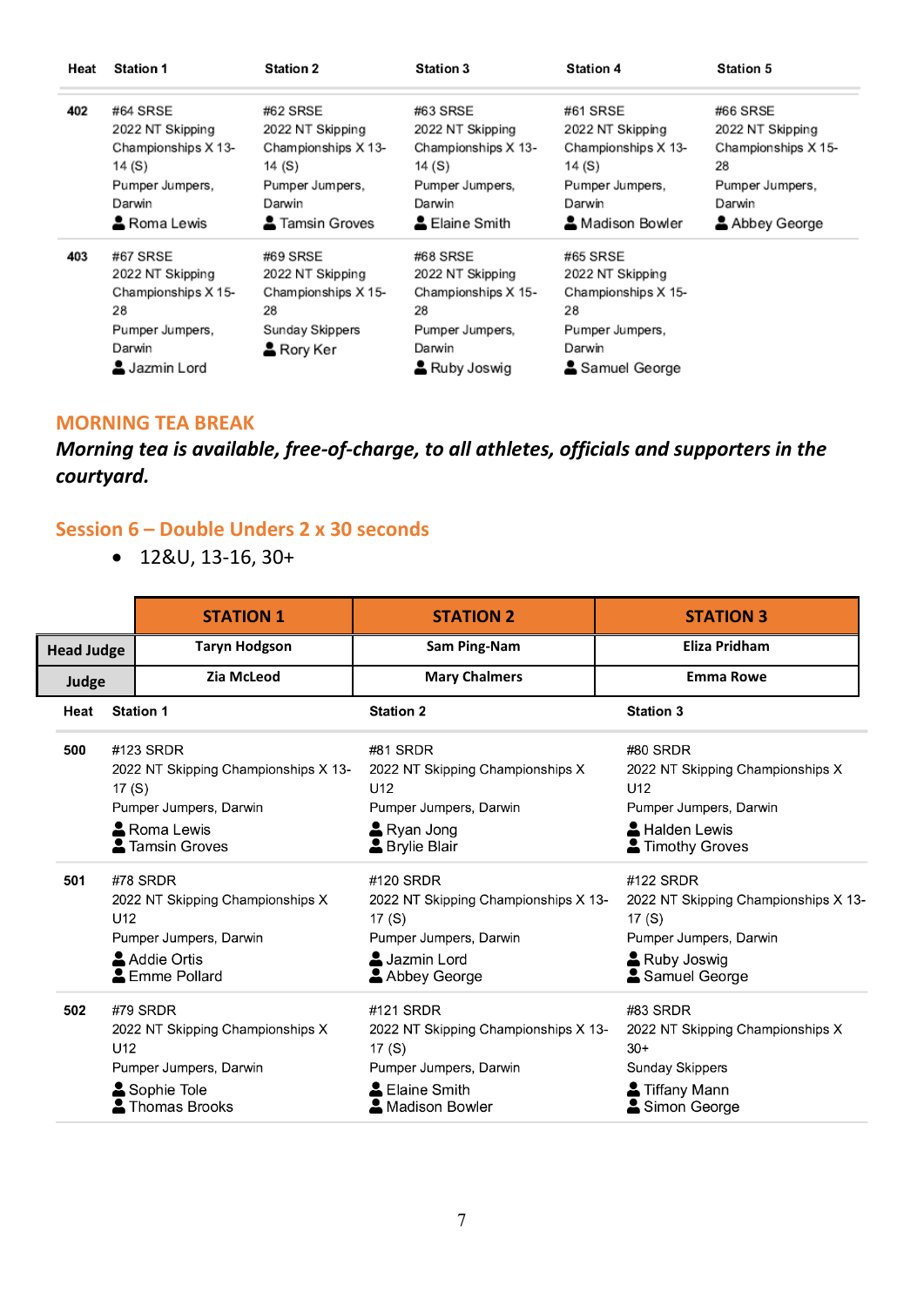#### **Session 7 – Triple Unders (1 minute)**

• 11-12, 14-15

|                   |                   | <b>STATION 1</b>                                                                                | <b>STATION 2</b>                                                                                           |
|-------------------|-------------------|-------------------------------------------------------------------------------------------------|------------------------------------------------------------------------------------------------------------|
| <b>Head Judge</b> |                   | <b>Taryn Hodgson</b>                                                                            | Sam Ping-Nam                                                                                               |
| Judge             | <b>Zia McLeod</b> |                                                                                                 | <b>Mary Chalmers</b>                                                                                       |
|                   | Heat              | <b>Station 1</b>                                                                                | <b>Station 2</b>                                                                                           |
|                   | 600               | #117 SRTU<br>2022 NT Skipping Championships X 11-12<br>Pumper Jumpers, Darwin<br>Timothy Groves | #118 SRTU<br>2022 NT Skipping Championships X 11-12<br>Pumper Jumpers, Darwin<br><b>&amp; Brylie Blair</b> |
|                   | 601               | #84 SRTU<br>2022 NT Skipping Championships X 14-15<br>Pumper Jumpers, Darwin<br>Jazmin Lord     | #85 SRTU<br>2022 NT Skipping Championships X 14-15<br>Pumper Jumpers, Darwin<br>Tamsin Groves              |

#### **Session 8 – Triple Unders (consecutive)**

|                   | $16+$ |                                                                                                            |                                                                                                             |  |
|-------------------|-------|------------------------------------------------------------------------------------------------------------|-------------------------------------------------------------------------------------------------------------|--|
|                   |       | <b>STATION 1</b>                                                                                           | <b>STATION 2</b>                                                                                            |  |
| <b>Head Judge</b> |       | <b>Taryn Hodgson</b>                                                                                       | Sam Ping-Nam                                                                                                |  |
| Judge             |       | Zia McLeod                                                                                                 | <b>Mary Chalmers</b>                                                                                        |  |
|                   | Heat  | <b>Station 1</b>                                                                                           | <b>Station 2</b>                                                                                            |  |
|                   | 700   | #87 SRTU<br>2022 NT Skipping Championships X 16+ (allow younger)<br>Pumper Jumpers, Darwin<br>Abbey George | #86 SRTU<br>2022 NT Skipping Championships X 16+ (allow younger)<br>Pumper Jumpers, Darwin<br>Samuel George |  |

#### **WORKSHOP**

#### *Join 67 x World Jump Rope Champion, Luke Boon, for a fun skills development workshop. All competitors encouraged to participate.*

#### **Session 9 –Team Show**

| <b>FLOOR B</b>         |                                                                                |  |
|------------------------|--------------------------------------------------------------------------------|--|
| <b>Display Event</b>   |                                                                                |  |
| <b>SKIPPERS</b>        |                                                                                |  |
| <b>Sunday Skippers</b> | Tiffany Mann, Valerie Smith, Simon George, Claire George, Nat Ker and Rory Ker |  |

#### **LUNCH BREAK**

*A tasty and healthy lunch is available, free-of-charge, to all athletes, officials and supporters in the courtyard.*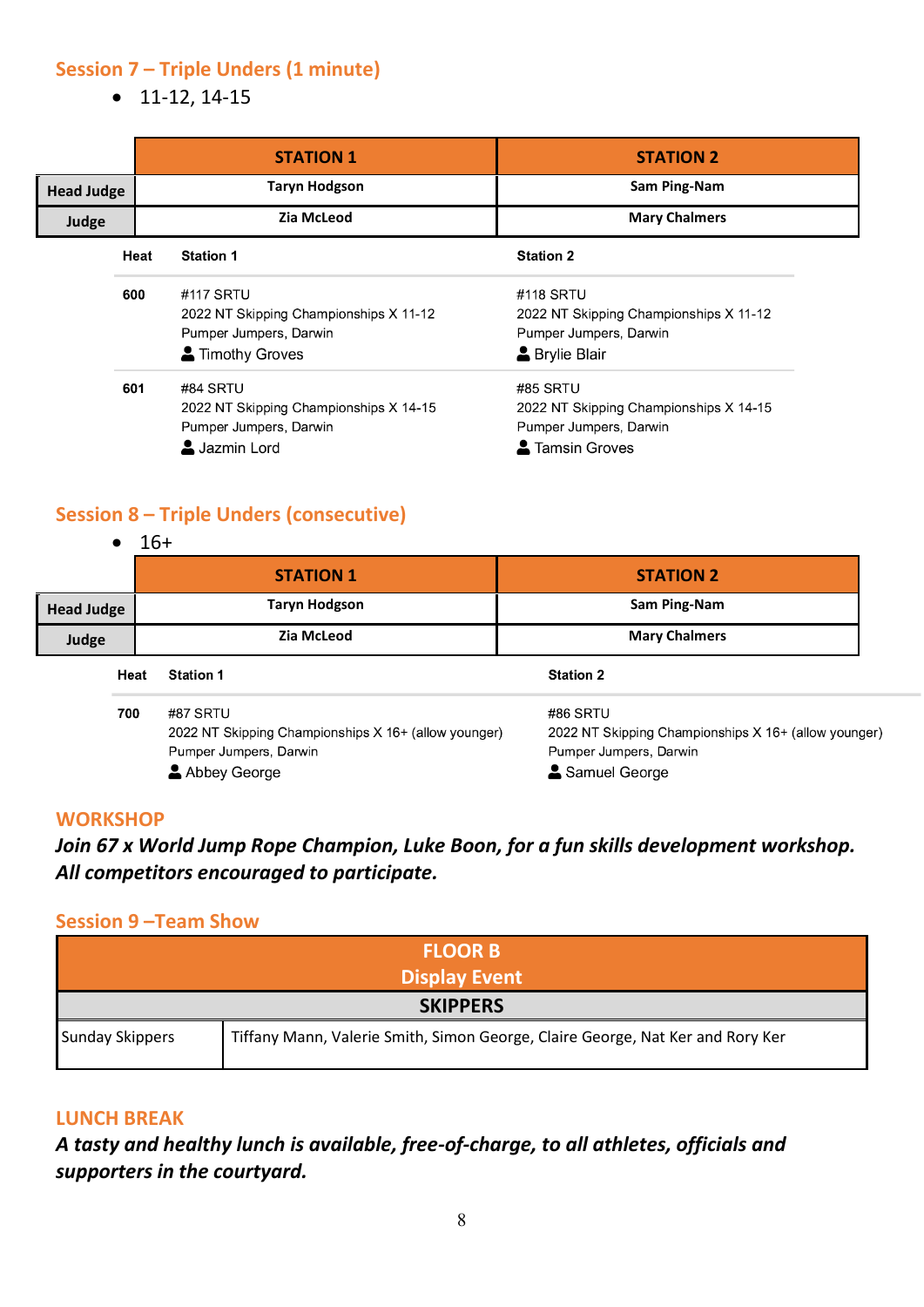#### **Session 10 – Double Dutch Speed 4 x 30**

|                   |     | <b>STATION 1</b>                                                                                                                                       | <b>STATION 2</b>                                                                                                                      | <b>STATION 3</b>                                                                                                                                |
|-------------------|-----|--------------------------------------------------------------------------------------------------------------------------------------------------------|---------------------------------------------------------------------------------------------------------------------------------------|-------------------------------------------------------------------------------------------------------------------------------------------------|
| <b>Head Judge</b> |     | <b>Taryn Hodgson</b>                                                                                                                                   | Luke Boon                                                                                                                             | <b>Eliza Pridham</b>                                                                                                                            |
| Judge             |     | Zia McLeod                                                                                                                                             | <b>Mary Chalmers</b>                                                                                                                  | <b>Emma Rowe</b>                                                                                                                                |
| Heat              |     | <b>Station 1</b>                                                                                                                                       | <b>Station 2</b>                                                                                                                      | <b>Station 3</b>                                                                                                                                |
| 900               | any | #89 DDSR<br>2022 NT Skipping Championships X<br>Pumper Jumpers, Darwin<br>Jazmin Lord<br><b>A</b> Roma Lewis<br><b>A</b> Tamsin Groves<br>Abbey George | #91 DDSR<br>2022 NT Skipping Championships X<br>any<br>Sunday Skippers<br>Rory Ker<br>Valerie Smith<br>Claire George<br>A Natalie Ker | #90 DDSR<br>2022 NT Skipping Championships X<br>any<br>Pumper Jumpers, Darwin<br>Sophie Tole<br>Thomas Brooks<br>Halden Lewis<br>Timothy Groves |

#### *Short break to set-up for freestyle events*

#### *Taryn Hodgson to provide overview of freestyle skipping events*

#### **Session 11 – Individual Freestyle**

• 15-18, 11-12, 9&U, 10, 13-14,

| <b>FLOOR B</b><br><b>JUDGES</b> |                     |                      |  |  |
|---------------------------------|---------------------|----------------------|--|--|
|                                 |                     |                      |  |  |
| <b>Presentation R</b>           | <b>Tiffany Mann</b> | <b>Claire George</b> |  |  |
| <b>Required Elements</b>        | <b>Emma Rowe</b>    | Eliza Pridham        |  |  |
| <b>Difficulty</b>               | Luke Boon           |                      |  |  |
| <b>SKIPPERS</b>                 |                     |                      |  |  |

| Heat | <b>Station 1</b>                                                                              |
|------|-----------------------------------------------------------------------------------------------|
| 1000 | #106 SRIF<br>2022 NT Skipping Championships X 15-28<br>Pumper Jumpers, Darwin                 |
|      | Samuel George                                                                                 |
| 1001 | #107 SRIF<br>2022 NT Skipping Championships X 15-28<br>Pumper Jumpers, Darwin<br>Abbey George |
| 1002 | #108 SRIF<br>2022 NT Skipping Championships X 15-28<br>Pumper Jumpers, Darwin<br>Ruby Joswig  |

Continues on next page…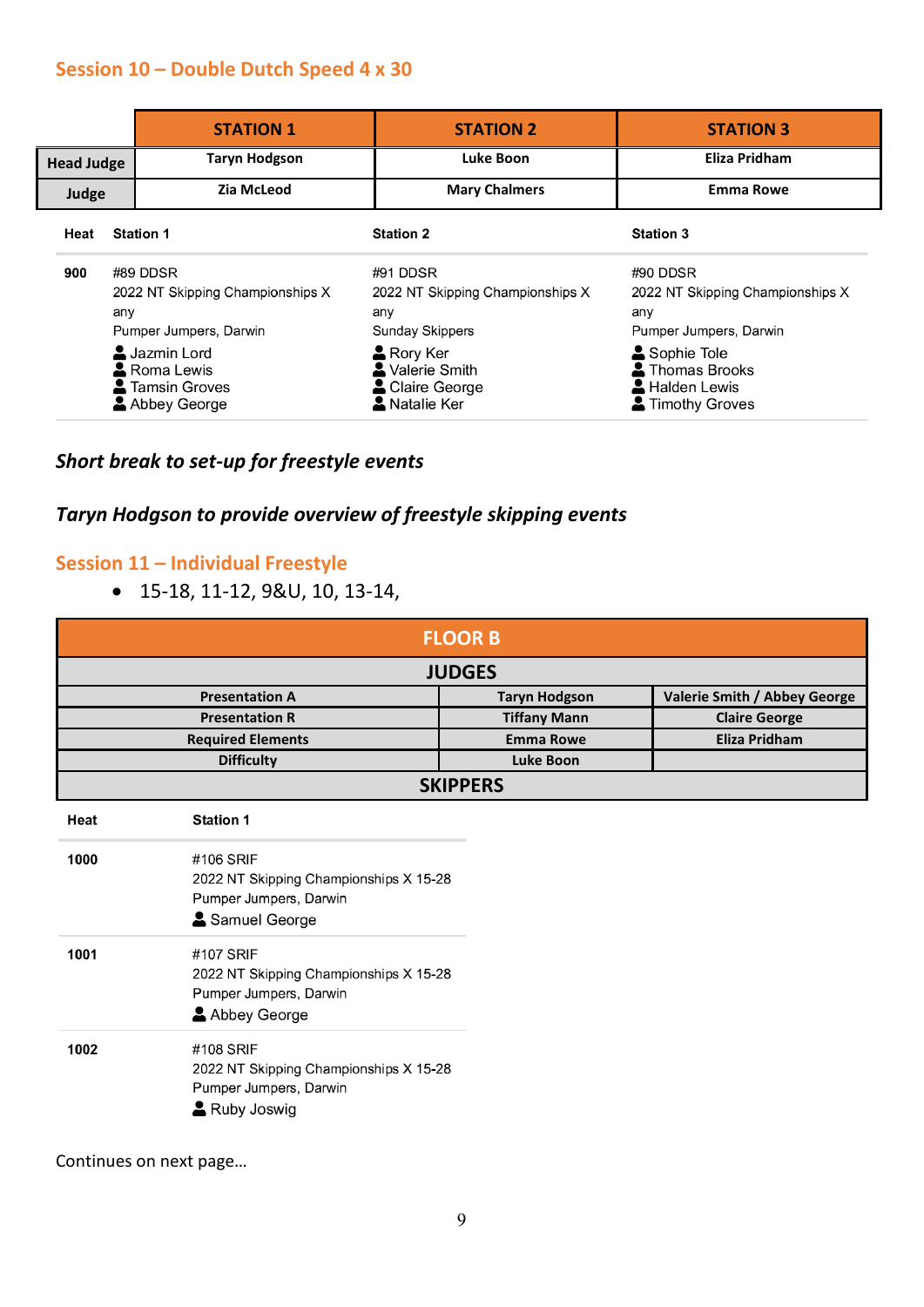| 1100 | #105 SRIF<br>2022 NT Skipping Championships X 13-14 (S)<br>Pumper Jumpers, Darwin<br>Laine Smith               |
|------|----------------------------------------------------------------------------------------------------------------|
| 1101 | #104 SRIF<br>2022 NT Skipping Championships X 13-14 (S)<br>Pumper Jumpers, Darwin<br>Madison Bowler            |
| 1102 | #103 SRIF<br>2022 NT Skipping Championships X 13-14 (S)<br>Pumper Jumpers, Darwin<br>2 Tamsin Groves           |
| 1103 | #112 SRIF<br>2022 NT Skipping Championships X 11-12 (S)<br>Pumper Jumpers, Darwin<br>Sophie Tole               |
| 1104 | #111 SRIF<br>2022 NT Skipping Championships X 11-12 (S)<br>Pumper Jumpers, Darwin<br>Timothy Groves            |
| 1105 | #116 SRIF<br>2022 NT Skipping Championships X 11-12 (S)<br>Rosebery Turtle Turners<br>르 Taboka Dube            |
| 1106 | #114 SRIF<br>2022 NT Skipping Championships X 11-12 (S)<br>Rosebery Turtle Turners<br>& Karly Savill           |
| 1107 | #113 SRIF<br>2022 NT Skipping Championships X 11-12 (S)<br>Pumper Jumpers, Darwin<br>Halden Lewis              |
| 1108 | #115 SRIF<br>2022 NT Skipping Championships X 11-12 (S)<br>Rosebery Turtle Turners<br>Evie Hodges              |
| 1109 | #96 RSCSRIF60<br>2022 NT Skipping Championships X 10 (S)<br>Pumper Jumpers, Darwin<br>Thomas Brooks            |
| 1110 | #102 RSCSRIF60<br>2022 NT Skipping Championships X 10 (S)<br>Rosebery Turtle Turners<br><b>≗</b> Makayla White |

Continues on next page…